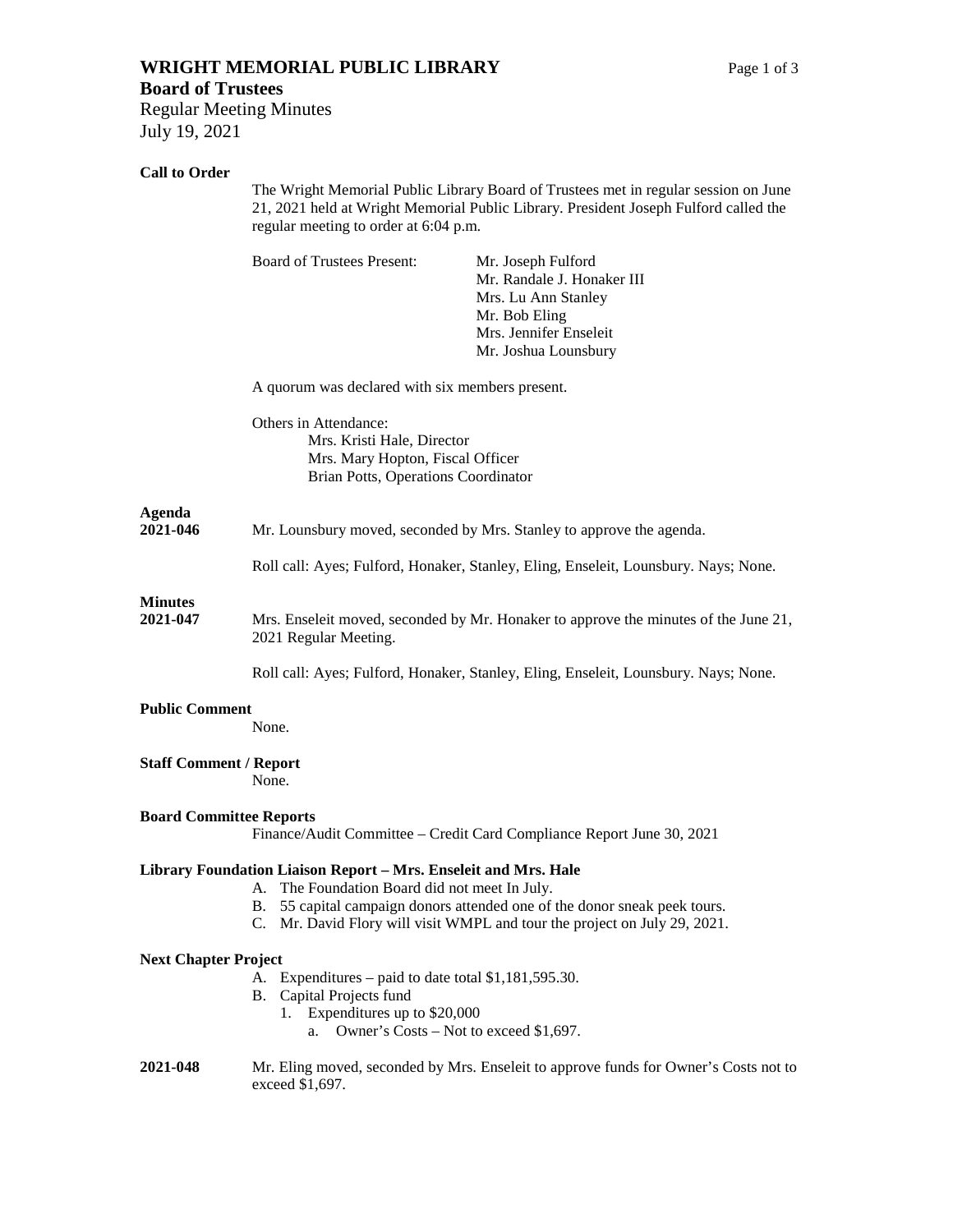### **WRIGHT MEMORIAL PUBLIC LIBRARY** Page 2 of 3

Regular Meeting Minutes July 19, 2021

Roll call: Ayes; Fulford, Honaker, Stanley, Eling, Enseleit, Lounsbury. Nays; None.

- 2. Expenditures in Excess of \$20,000, a. Owner's Change Orders – Not to exceed \$52,080.
- **2021-049** Mr. Honaker moved, seconded by Mrs. Stanley to approve Owner's Change Orders not to exceed \$52,080.

Roll call: Ayes; Fulford, Honaker, Stanley, Eling, Enseleit, Lounsbury. Nays; None.

- C. Project Update
	- 1. Budget Mrs. Hopton reported, as of July 5, 2021, the total budget of \$5,109,027 is still fluid as a number of costs are yet to be undetermined.
	- 2. Phase II Transition Mrs. Hale reported the Phase II transition is scheduled for the week of August 2.

#### **Fiscal Officer's Report – Mrs. Hopton**

- A. Financial Report June 2021
- B. Donations & Contributions June 2021
- C. Amended Estimated Resources & Annual Appropriations Budget 2021
- **2021-050** Mrs. Stanley moved, seconded by Mr. Honaker to accept the Financial Report June 2021, Contributions & Donations – June 2021, and Amended Estimated Resources & Annual Appropriations Budget 2021.

Roll call: Ayes; Fulford, Honaker, Stanley, Eling, Enseleit, Lounsbury. Nays; None.

#### **Director's Report – Mrs. Hale**

- A. Library Usage Report and Collection Statistics addendum
- B. Library Highlights addendum
- C. Updates
	- 1. COVID-19 Planning
		- a. Masks are still required from  $10 11$  a.m. daily.
	- 2. Technology
		- a. Refresh plan update WMPL will not need to purchase much hardware this year, but Microsoft Office software will need to be updated in next  $1 - 2$ years.
		- b. Mrs. Hale reported that WMPL's IT consultant was not impacted by the recent Kaseya security breach.
		- c. The new holds pickup locker is expected to arrive in September. Initial operating hours will be 6 a.m. – Midnight.
	- 3. Collections, Services, & Programs
		- a. WMPL is seeking an Emergency Connectivity Grant for the hot spot collection.
		- b. A change in the State Library of Ohio's cargo carrier is causing unusually long delays in delivery of interlibrary loan materials.
		- c. The Aberdeen Room has reopened for public use.
		- d. WMPL is seeking to restore services to Brookdale.
		- e. Summer Reading Club participation for youth and adults is high.
		- f. Patrons are showing preference for in person programs over virtual programs.
	- 4. Other Updates